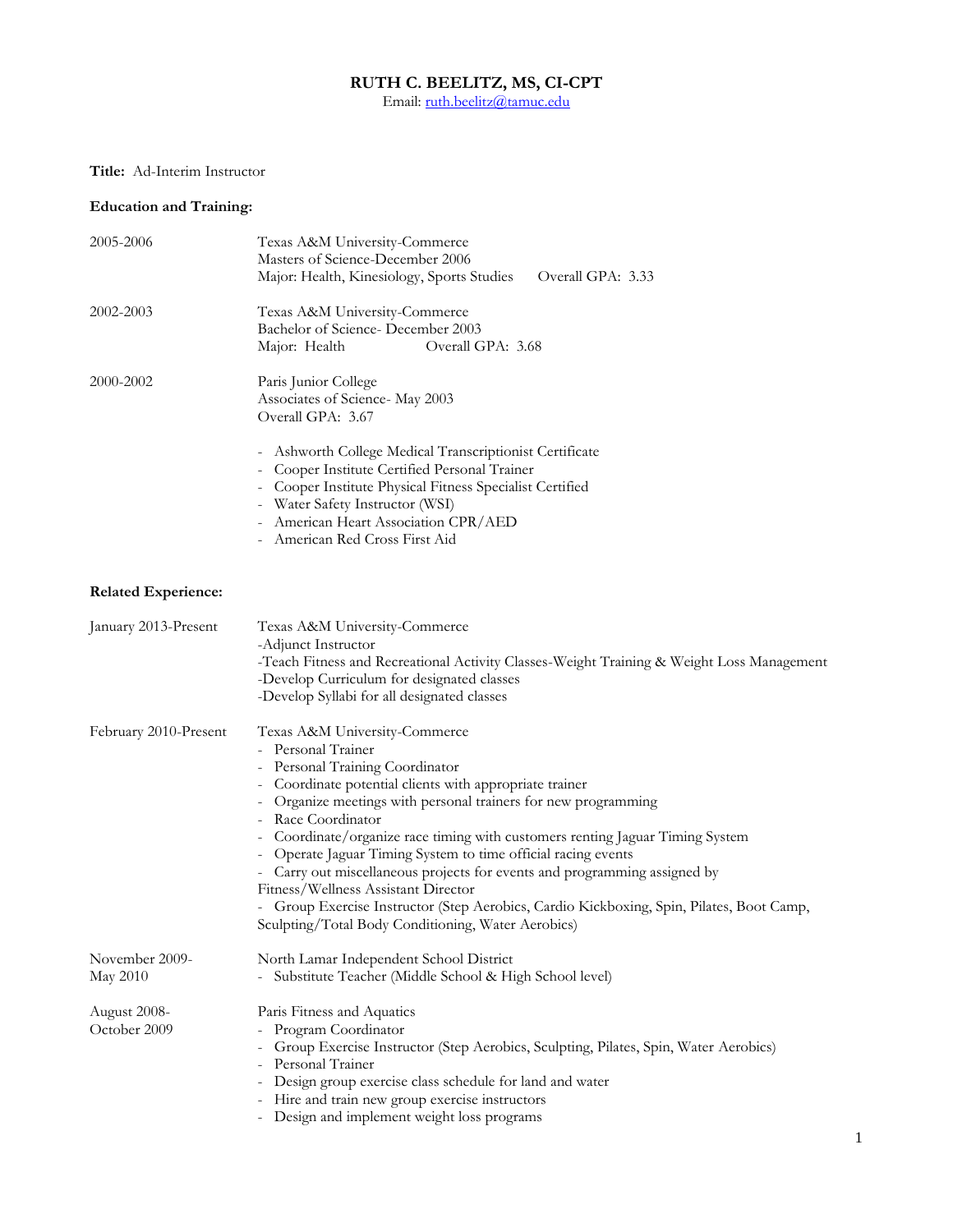|                              | Design personal and group exercise prescriptions<br>Computer skills (Excel, Word, PowerPoint, etc.)<br>Maintain pool chemicals, cleanliness, etc.<br>Customer service<br>Marketing and promotion efforts for all programs (flyers, posters, newsletters, etc.)<br>Supervise all personal trainers and create exercise logs<br>Seminar presentations<br>- Research new exercise classes & programs for possible implementation                                                                                                                                                                                                                         |
|------------------------------|-------------------------------------------------------------------------------------------------------------------------------------------------------------------------------------------------------------------------------------------------------------------------------------------------------------------------------------------------------------------------------------------------------------------------------------------------------------------------------------------------------------------------------------------------------------------------------------------------------------------------------------------------------|
| April 2008- August 2008      | L-3 Communications Integrated Systems<br>- Exercise Physiologist<br>- Design personal exercise prescriptions<br>- Group Exercise Instructor (Sculpting, Spin, Pre-Natal Exercise)<br><b>Customer Service</b><br>- Keep up with all equipment maintenance/costs through spreadsheet<br>- Freedom from Smoking Cessation Program Facilitator<br>- Computer skills (Excel, Word, Power Point, etc.)<br>Assist in marketing/promotion efforts (flyers, posters, electronic mailing, etc.)<br>Promotion and organization of monthly 5K run events                                                                                                          |
| August 2005- April 2008      | L-3 Communications Integrated Systems<br>- Wellness Program Assistant, Health Promotion<br>- Computer Skills (Excel, Word, Power Point, teleprompter, etc.)<br>Seminar Presentations<br>Event planning and organizing to promote safety and wellness awareness<br><b>Customer Service</b><br>- Design personal exercise prescriptions<br>- Promote long-term healthy active lifestyles<br>Schedule speakers for presentations<br>- Assist in marketing/promotion efforts (flyers, posters, electronic mailing, etc.)<br>Video Presentations<br>Promotion and organization of Annual Health Fair<br>Freedom from Smoking Cessation Program Facilitator |
| February 2004-<br>April 2005 | Adecco (L-3 Communications Integrated Systems)<br>- Wellness Program Assistant/Fitness Specialist<br>- Administer screening & fitness assessment tests<br>- Provide orientation to fitness equipment<br>- See above experience                                                                                                                                                                                                                                                                                                                                                                                                                        |
| 2002-2003                    | Texas A&M University-Commerce<br>- Student worker in the Health, Kinesiology, and Sports Studies office<br>Computer skills<br>Work with other students in working out (volunteer)<br>Water Safety Instructor at the Morris Recreation Center (2003)<br>$\sim$                                                                                                                                                                                                                                                                                                                                                                                         |
| Summer 2003                  | Gordon Country Club<br>- Manager and lifeguard<br>- Water Safety Instructor<br>- Established & enforced rules of pool usage<br>Created work schedules for three other lifeguards<br>Ensured safety of patrons<br>- Tested and maintained the chemicals in the pool                                                                                                                                                                                                                                                                                                                                                                                    |